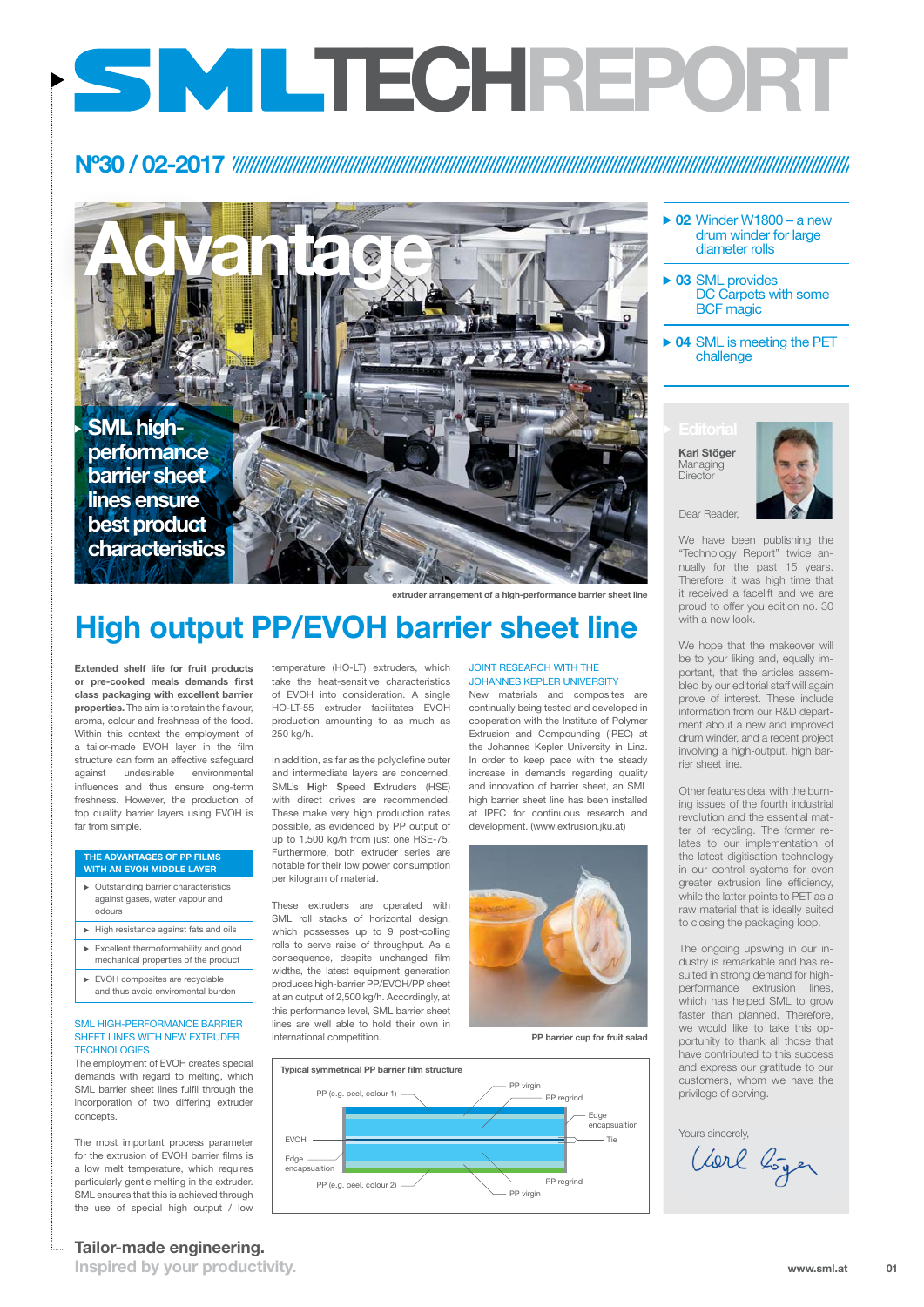## **Ideal stretch film winders for perfect rolls**

**SML has acquired an excellent reputation in the winding and unwinding technology field.** Over the years, customer needs have been addressed through innovative solutions, improvements to existing products and completely new ideas. Accordingly, in order to further optimise the product portfolio, it was decided to redesign the winder employed for laminates, board composites and woven fabrics. This new so-called drum or contact winder, which is based on one of the longest serving products in the SML pro-

Unlike on a turret winder, the applied power of the contact winder motor does

gramme, is suitable for heavy product rolls of up to 4 tons due to the fact that it does not require a turning unit and therefore the critical rotating movement is unnecessary. Via the winding drum, the contact pressure and winding tension are exerted externally onto the roll to be wound, which remains in contact with the winding drum until its very last layer.

#### ENERGY-SAVING TECHNOLOGY

not have to be raised in accordance with increasing roll diameter. This permits a very considerable reduction in both the installed motor power and related energy consumption. In order to create the maximum flexibility required for the processing of differing materials, the drum winder, which normally works surface driven, can also be equipped with a centre drive as an option.

The new winder series bears the designation W1800 and is designed

for roller widths of 1,500 to 3,500mm, a maximum production speed of 500m/min and the handling of roll diameters of up to 1,800mm. Depending on the application, a choice is available for cross cutting using a guillotine or a flying knife. Both versions are equipped with a counter support that is mounted in satellite style on the winding drum for optimised cutting geometry. Consequently, the winder can be utilised for both heavy composites such as aseptic cardboard packaging and reinforced laminates.

The winder W1800 is fitted with an autonomous control system, which facilitates retrofitting into existing lines. All the settings required for winder operation can be predetermined via a touch display and then stored permanently using a recipe

management program. In addition, in order to keep the personnel requirement for the winder to a minimum, it is equipped with an automatic roll and winding shaft handling system. Following fully automatic splicing, the finished product roll is carried out of the winder by a movable, hydraulic lifting platform and laid on a table. An extractor then removes the winding shaft, which following subsequent manual core preparation with the aid of a portal robot, is then returned to the winder automatically.

**The use of the term "industry 4.0" for the 4th Industrial Revolution has given a name to the efforts aimed at the optimisation and flexibilisation of industrial processes by means of comprehensive networking, using local or cloud-based logging of quality-defining parameters from the sensor/ actuator level right up to the ERP level.** 

The "industry 4.0" megatrend thus incorporates technologies, which not only revolutionise the entire automation branch, but also exert a major influence on company information structures.

#### COMMUNICATION OF THE FUTURE

Even before "industry 4.0" became a hot topic of discussion, SML was already busily working on energy monitoring and overall equipment efficiency (OEE), and for many years has offered scalable process data logging, which plays a significant role in analysis and quality assurance. For almost fifteen years, SML has been employing OPC technology in the human-machine

cations of the future.

communications sector. Initially, standard DA was used, but now unified architecture (UA), manufacturer-independent protocols are utilised, which represent the communi-Consequently, SML systems will demonstrate maximum connectivity to both subsuppliers and specific customer portals.

OPC UA with time sensitive networking (TSN) will transform both the horizontal communications level between individual PLC and motion controls, as well as forming a vertical level bridge in the IT world.

**Winding Winder W4000-2S Winder W4000-4S Winder W3000-4S Winder W2000-stretch** Thickness range 8 - 50µm 8 - 50µm 8 - 50µm 8 - 50µm 8 - 50µm 8 - 50µm 8 - 50µm Max. mechanical speed 850 m/min 850 m/min 850 m/min 850 m/min 600 m/min 600 m/min Winding width **3** – 12 x 500mm 3 – 8 x 500mm 3 – 6 x 500mm 3 – 5 x 500mm Part roll width **Variable** Variable **Variable** Variable 400, 450, 500mm Variable Winding on 2-inch / 3-inch / 6-inch | No / Yes / No | Yes / Yes / No | Yes / Yes / No No / Yes / Yes / Yes / Yes / Yes / Yes / Yes / Yes / Yes / Yes / Yes / Yes / Yes / Yes / Yes / Yes / Yes / Yes / Yes / Yes / Yes / Yes / Coreless winding No Yes No No Max. diameter 2-inch / 3-inch / 6-inch – / 425 / – mm 160 / 425 / – mm 160 / 400 / – mm – / 400 / 800mm No. of winding stations per turret  $\begin{vmatrix} 2 & 4 & 4 \end{vmatrix}$  4  $\begin{vmatrix} 4 & 4 \end{vmatrix}$  Horizontal sliding system No. of winding turrets Single / Double / Triple Single / Double Single Single Horizontal sliding system Minimum cycle time 60s  $\leq 20s$   $\leq 20s$  90s Film tail Short Standard Standard Very short Very short Short Short Short Short Bleed trim **Yes** Yes Resetting Presetting Presetting Presetting Presetting Presetting Presetting Presetting Pres

Such connectivity will also provide the basis for the data management of all the visualisation applications, which form the human-machine interface (HMI) between the operator and the SML system. Modern, web-based technologies facilitate user-specified visualisation content and

individualised presentations on differing output devices, in order to furnish both the system operator with an overview of important production parameters and enable quality supervisors to analyse ongoing production.

#### GEOGRAPHICAL DISTANCES REDUCED TO A VIRTUAL MINIMUM

Should servicing be required, SML systems dispose over a remote management solution, which is safeguarded by virtual private networks (VPN), firewalls and certificate-based connection set-up strategies, and is linked to a central contact point at SML headquarters. This secure remote management system, which is administered solely by SML, offers a range of functions that extends from diagnosis possibilities to program updates and thus reduces the geographical distances separating our customers around the world to a virtual minimum.

At SML, "industry 4.0" constitutes a continuous development process, which by means of the utilisation of established and innovative communications technologies is intended to contribute to the enhancement of the systems used by our customers through improved energy efficiency, use of capacity and availability. Predictive maintenance systems, support and assistance systems in the customer and technical service areas, and algorithms for self-optimisation, etc. represent the main characteristics of the "4th Industrial Revolution", which in SML systems will also serve to support our customers with their production activities.

The winder W3000 is a completely different type of winder. It offers a unique technology, as direct clamping of the cores between special chucks renders winding shafts unnecessary, thereby ensuring that no critical resonances occur. Furthermore, this winder operates without bleed trim cut, which allows a smaller extrusion die and a lower re-feeding rate of material into the process. Consequently, this compact winder is very interesting for the retrofitting of old machines when the die width is insufficient for increased speed with bleed trim cut. The winder W3000 is also an interesting alternative Winder W3000-4S – the shaftless model **the interval and product quality.** The state of the the stated winders for the the film lines.

## **SML provides DC Carpets with some BCF magic**

**Founded in Deerlijk near Kortrijk in western Belgium during 1963, the family-owned concern Devos Caby NV, or DC Carpets for short, began as a supplier of upholstery materials, but soon**  It is therefore no surprise that in 2015, **switched to carpet weaving.** The com-DC Carpets launched a series of BCF pany is now one of the top ten manufacturers of woven carpeting in Belgium and a major, international carpet trade player. Moreover, it remains on a worldwide expansion course via mills that employ locally purchased raw materials such as PP.

A significant factor in this success has been a very close watch on market trends, because like haute couture floor coverings are subject to changing tastes. Consequently, as Export Manager, Joe Van Herzeele, explains: "We maintain intensive communications with our customers and use the resultant feedback to adapt our production programme to their needs." This approach is reflected by

portfolio updates throughout the year and ongoing efforts to increase the production of high quality carpeting.

carpet yarn tests using Austrofil spinning lines from SML because yarns produced on its equipment represent a carpet industry benchmark. This is due to the fact that outstanding levels of cooling efficiency after texturing result in high output and excellent yarn quality. Cam rolls are also available as an option and these enable the creation of carpets with a special design appearance. In addition, a patented SML texturing unit provides top and uniform crimp structure and low shrinkage, while an extensive titre range can be produced without changes to the components in the patented texturing system. Last, but by no means least, two pre-intermingling positions allow a wide

range of colour separations (from melange to sprinkle) in a configuration, which is used in the carpet industry to produce unique yarns according to individual requirements and meet fresh market trends.

It was precisely this blend of style, versatility and quality that DC Carpets was seeking

to match its business strategy and in view of the more than satisfactory test results, in 2016 it purchased Austrofil Twincolour BCF lines for both Russia and Indonesia. In the same year, an order followed for a BCF-Tricolour line for Russia and this September a contract was signed for the delivery of a BCF-Tricolour line to Indo-



nesia during 2018. Moreover, a number of other joint projects are already under consideration. This cooperation demonstrates clearly that SML continues to more than fulfil DC Carpets' expectations with regard to multiple colour combinations, maximum carpet design efficiency, flexibility and customer service.

**for digital transmission Ready**

#### **Features, that include the following, make the 4S version of the winder the most versatile on the market:**

- ▶ 2" / 2.5" and 3" operation for hand rolls, machine rolls and jumbos
- Roll widths from 250 to 1,000mm Short tail due to an auxiliary contact roll for roll changes
- Cycle times below 20s
- **Thin core technology and**
- coreless winding technology **Modified edges**



**In past editions of "Technology Report", we have presented many of our various machine concepts and our successful approach as the market leader in**  stretch film machinery. Regular readers have also certainly noted the wide range of winders that SML offers for stretch film and may well have asked themselves,



why so many alternatives are available for one product. The simple answer is that stretch film constitutes more than just a single item.

Accordingly, from a portfolio of three different winder families, SML offers the solution that best matches the customer's individual requirements with regard to winding quality, width and core diameter flexibility, the space available for the machine, and requirements for downstream automated roll handling and packing systems.

#### THE ..MULTITALENTED" WINDER

At present, the most commonly used stretch film winder is the turret winder W4000, which comes in the 2S or 4S versions for 1,500 to 6,000mm (3-up to

12-up) film widths, and provides the highest possible winding speed. For the larger widths, this winder can be designed with double or even triple turrets, as well as with overlapping turrets for large 750 and 1,000mm width rolls. The 2S version represents the "workhorse" for machine rolls and jumbos at a very economic price, while the 4S version with four winding shafts furnishes maximum flexibility and product quality.



#### THE "SHAFTLESS" WINDER

production of stretch film with standardised roll widths on either 3" or 2" cores.

Last, but not least, a third version is the universal winder W2000-stretch which still has a place in our portfolio. This winder is the best choice for 3" / 4.5" or 6" cores in widths from 1,500 to 2,500mm for the production of machine rolls and large jumbos up to 800mm diameter for rewinding processes. A strong cutting device handles film thicknesses of up to 100µm, and the winder design facilitates the production of mother rolls in full production widths, which for example is interesting in combined stretch

**Energy monitoring**

SML

**OPC UA**

 $\begin{picture}(120,17)(-10,17){\line(1,0){15}} \put(10,17){\line(1,0){15}} \put(10,17){\line(1,0){15}} \put(10,17){\line(1,0){15}} \put(10,17){\line(1,0){15}} \put(10,17){\line(1,0){15}} \put(10,17){\line(1,0){15}} \put(10,17){\line(1,0){15}} \put(10,17){\line(1,0){15}} \put(10,17){\line(1,0){15}} \put(10,17){\line(1,0){15}} \$ 

**Predictive maintenance**

**Extensive diagnosis possibilities**

**Maximum connectivity for data management**

**Remote Management**

 $\widehat{\mathfrak{F}}$ 

## **Quality**